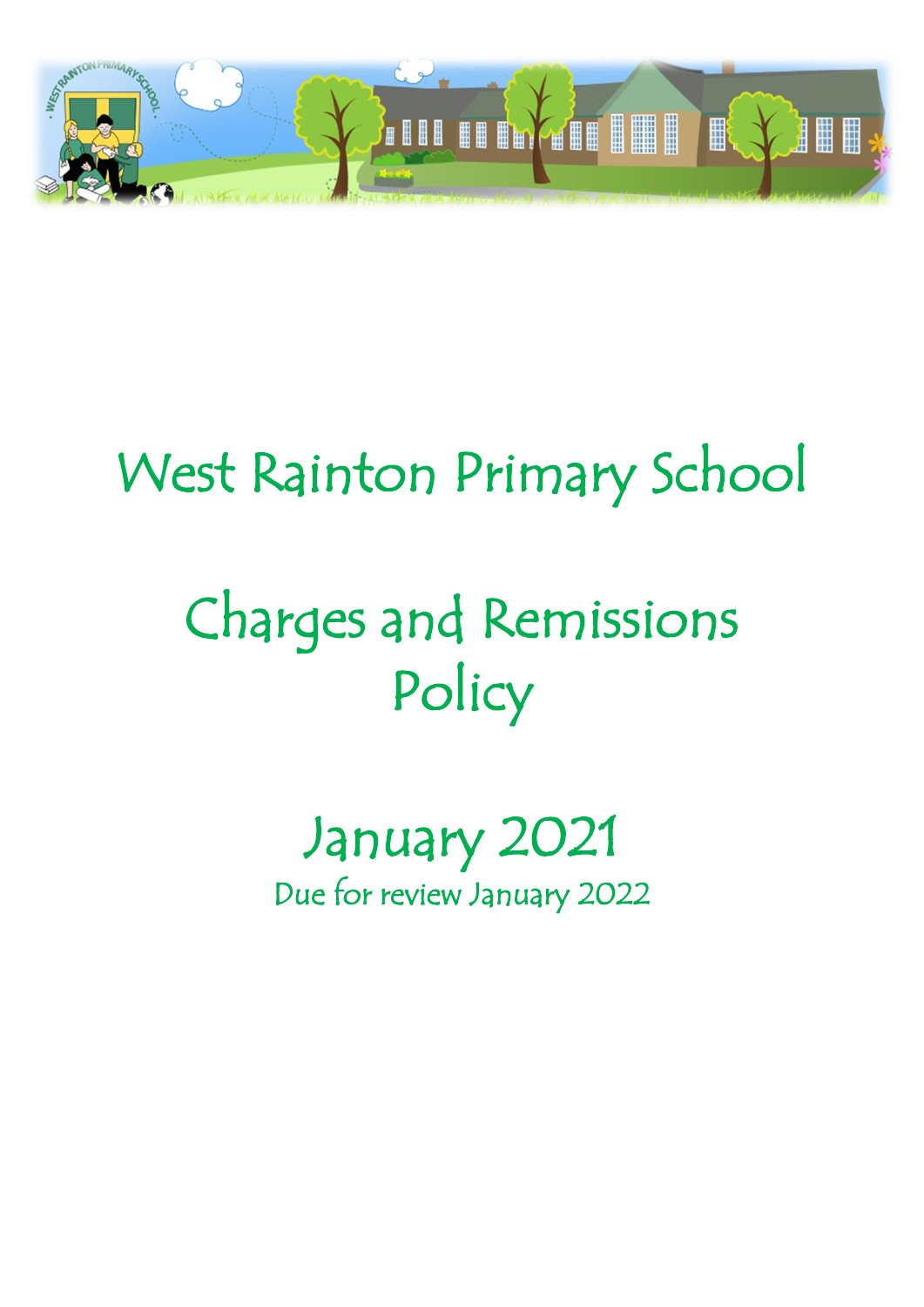#### **Introduction**

The Governing Body recognises the valuable contribution that the wide range of additional activities, including clubs, practical activities, trips and residential experiences can make towards pupils' personal and social education. The Governing Body aims to promote and provide such activities both as part of a broad & balanced curriculum for the pupils of the school and as additional optional activities.

#### **Voluntary contributions for activities as part of the Curriculum**

When organising school trips, visits or workshop activities which enrich the curriculum and educational experience of the children, the school invites parents to contribute to the cost of the activity. All contributions are voluntary. If we do not receive sufficient voluntary contributions, we may cancel the activity.

If a parent wishes their child to take part in a school trip or event taking place during curriculum time, but is unwilling or unable to make a voluntary contribution, the child is still allowed to participate fully in the trip or activity as long as parental consent has been given. If appropriate and funds allow, the school may cover a proportion of the costs in order to support a visit. Parents have a right to know how each trip is funded.

#### **Music Tuition**

All children study music as part of the normal school curriculum. We do not charge for this. Extra-curricular musical clubs provided by the school are also without charge.

There is a charge for individual or group music tuition if this is not part of the curriculum. This charge is paid either directly to the private tutor or directly to the LA Music Service which provides peripatetic music teachers to teach individuals or small group lessons on the school site. We give parents information about additional music tuition at the start of each academic year.

#### **Optional Extra Activities**

*(Activities which take place wholly or mainly outside school hours and are not required in order to fulfil statutory duties relating to the National Curriculum or to Religious Education)* 

It is the governors' policy to charge for such activities organised by the school. The basis for calculating the charge will be proportionate for each participating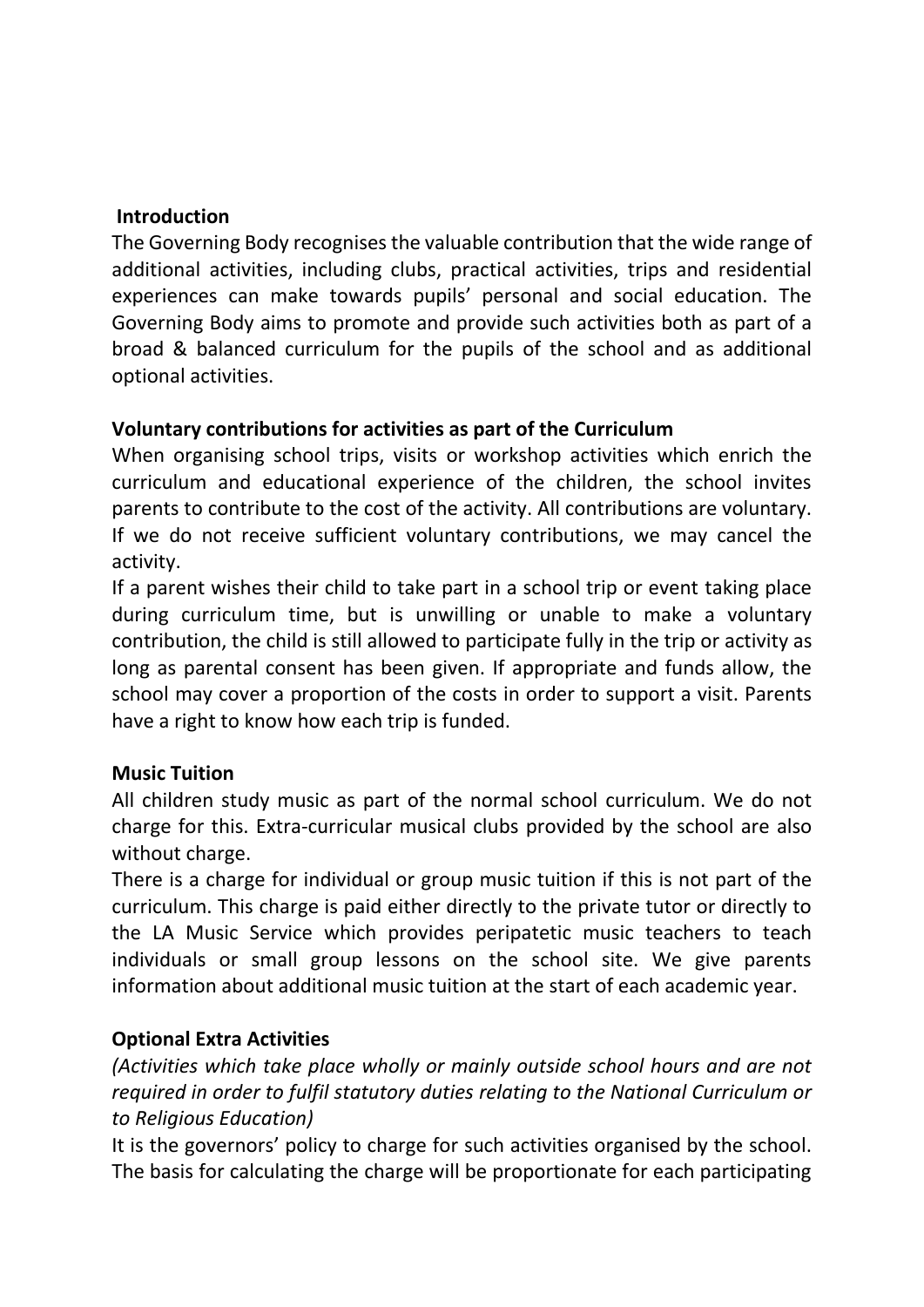pupil for travel, board & lodging, materials, books, equipment, entrance fees and insurance.